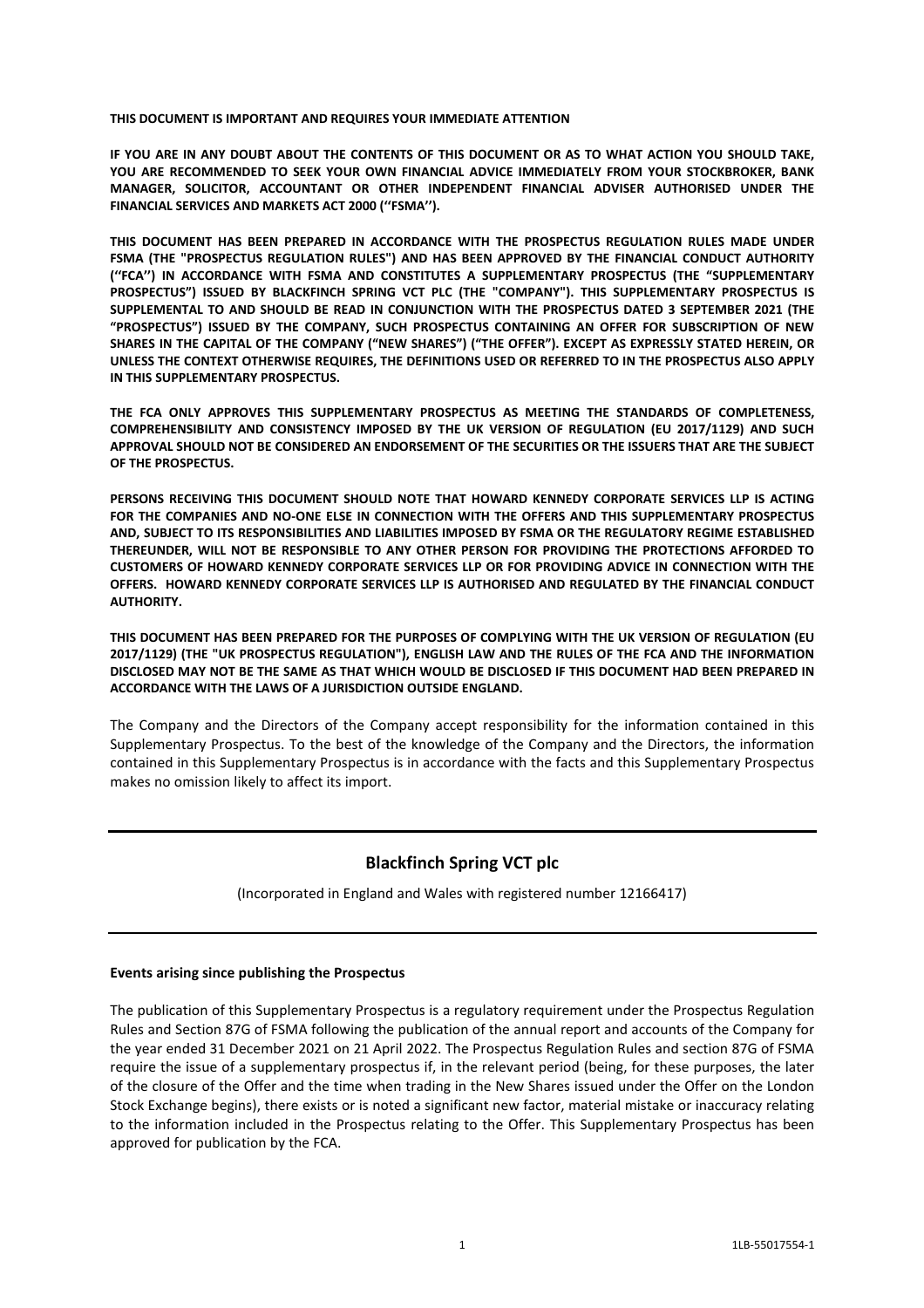Save as otherwise amended in this Supplementary Prospectus, the Offer is being made on the terms and subject to the conditions set out in full in the Prospectus. In accordance with Prospectus Regulation Rule 3.4.1 and Article 23(2) of the UK Prospectus Regulation, Investors who have already submitted applications for New Shares which have been received on behalf of the Company and who have not yet received an allotment of New Shares with regard to such applications may withdraw such applications, with the Company accepting withdrawals of such applications until 5 p.m. on 20 May 2022. Investors should seek their own legal advice in regard to such withdrawal rights. Investors who wish to withdraw their applications under the Offer should contact Blackfinch Investments Limited ("**Blackfinch Investments**") at 1350-1360 Montpellier Court, Gloucester Business Park, Brockworth, Gloucester, Gloucestershire, GL3 4AH on telephone number 01452 717 070 or by email on enquiries@blackfinch.com (no investment advice can be given). Withdrawals of applications can be made by telephone or by email.

Copies of this Supplementary Prospectus and the Prospectus may be viewed on the National Storage Mechanism (NSM) of the FCA at https://data.fca.org.uk/#/nsm/nationalstoragemechanism, and this Supplementary Prospectus and the Prospectus are available free of charge from the offices of the Company's investment manager, Blackfinch Investments, at 1350-1360 Montpellier Court, Gloucester Business Park, Brockworth, Gloucester, Gloucestershire, GL3 4AH and the Company's website: https://blackfinch.ventures/vct.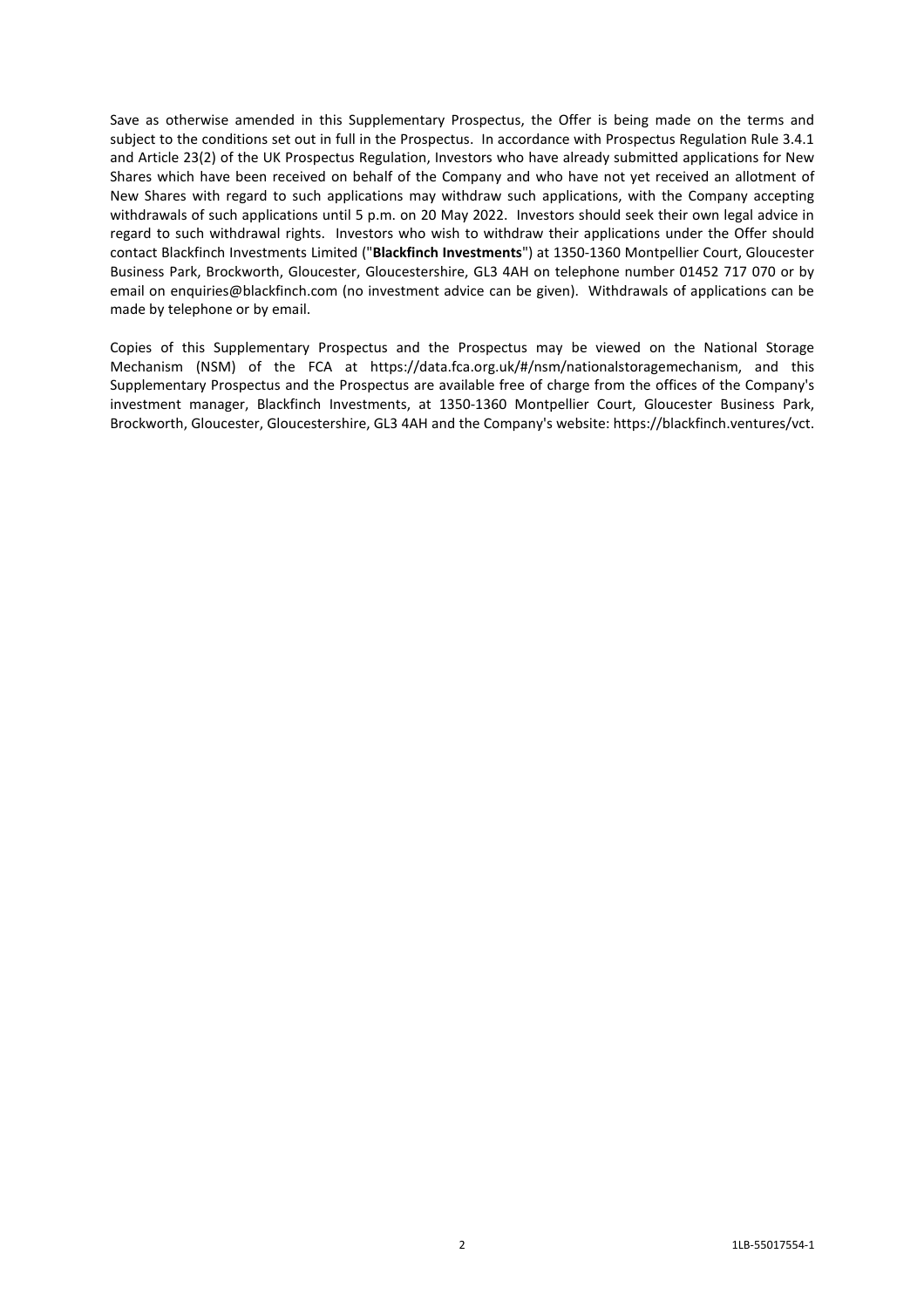#### **1 Significant new factors**

#### **1.1 Publication of the Company's 2021 Annual Report and Accounts**

On 21 April 2022, the Company announced its financial results for the year ended 31 December 2021 (the "**Accounts**"). The Company's auditor, BDO LLP, has reported on the Accounts without qualification and without statements under sections 495 to 497 of CA 2006.

The Accounts were prepared in accordance with Financial Reporting Standard 102, and with the Companies Act 2006 and in accordance with the SORP issued by the Association of Investment Companies ("**AIC**") in April 2021. The Accounts contain a description of the Company's financial condition, changes in financial condition and results of operation for the financial year ended 31 December 2021 and are being incorporated by reference into this Supplementary Prospectus. In the Accounts, the Company reported that as at 31 December 2021 its net assets were £11,759,947, giving a net asset value per Share of 93.08p.

Copies of the Accounts can be obtained free of charge from the offices of Blackfinch Investments and are available on the Company's website (https://blackfinch.ventures/vct). The parts of the Accounts which are not incorporated into this Supplementary Prospectus by reference are either not relevant for investors or are covered elsewhere in this Supplementary Prospectus or the Prospectus.

#### **2 Documents incorporated by reference**

To the extent that there is any inconsistency between any statement in or incorporated by reference in this Supplementary Prospectus and any other statement in or incorporated by reference in the Prospectus, the statements in or incorporated by reference in this Supplementary Prospectus will prevail.

#### **2.1 Information incorporated by reference**

The information set out below is incorporated by reference in this document and is available as indicated above:

| Information incorporated by reference | Page references of the Accounts |
|---------------------------------------|---------------------------------|
|                                       |                                 |
| Independent Auditor's report          | Pages 69 to 80                  |
| Income statement (or equivalent)      | Page 81                         |
| Statement of changes in equity        | Page 83                         |
| Balance sheet                         | Page 85                         |
| Statement of cash flows               | Page 86                         |
| Notes to the Financial Statements     | Pages 87 to 100                 |

| <b>Dividends</b>                           | Page 3         |
|--------------------------------------------|----------------|
| Chairman's statement                       | Pages 4 to 5   |
| Investment Portfolio                       | Pages 12 to 35 |
| Strategic report                           | Pages 36 to 52 |
| Investment Policy, Strategy and Objectives | Pages 36 to 40 |
| Key Performance Indicators                 | Page 41        |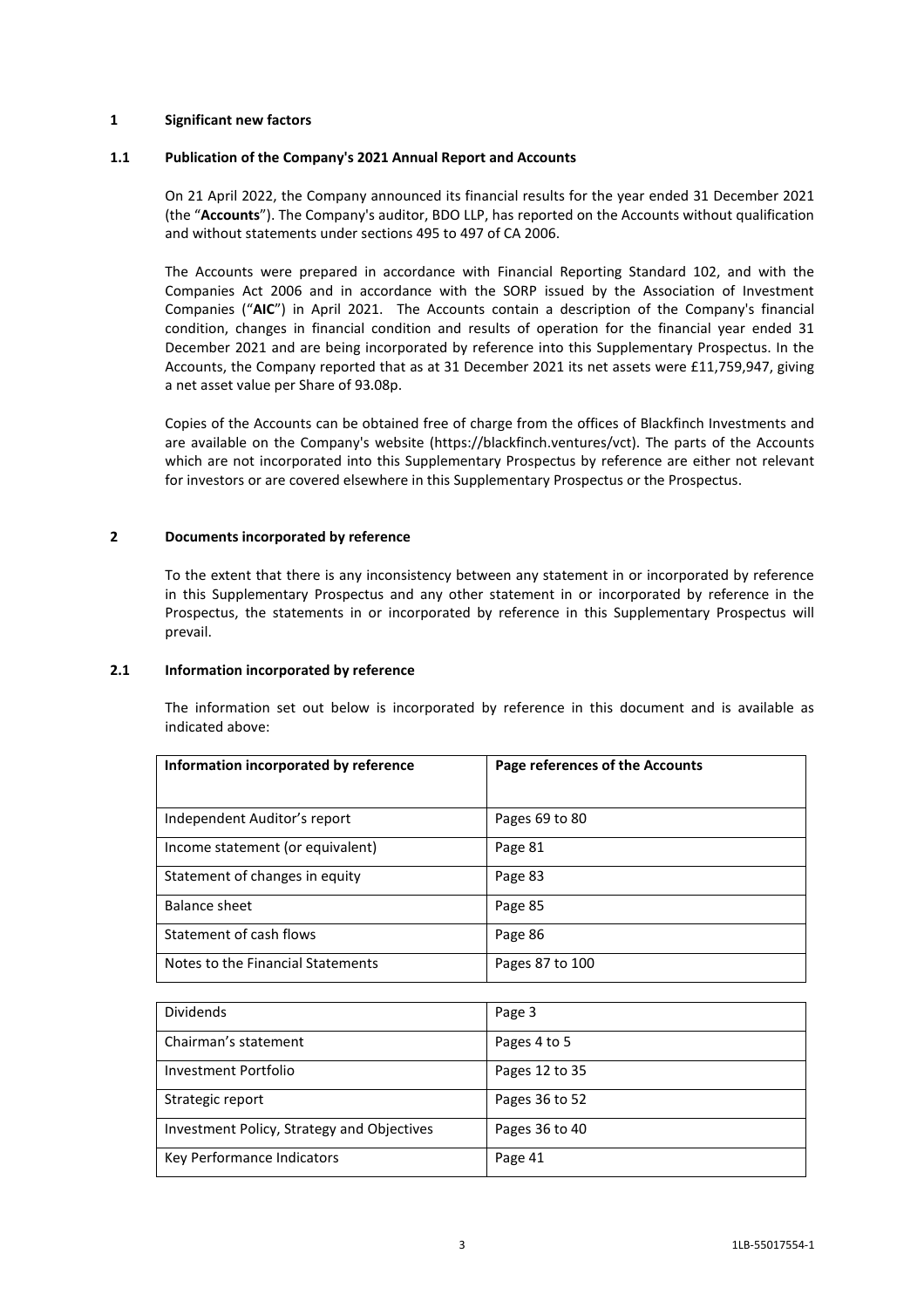| Valuation methodology | Page 46 |
|-----------------------|---------|

## **Key figures that summarise the Company's financial position:**

| Profit on ordinary activities before taxation $(E)$ | 96,331     |
|-----------------------------------------------------|------------|
| Earnings per Share (p)                              | 1.00       |
| Dividends per Share (p)                             | 0          |
| Net assets $(f)$                                    | 11,759,947 |
| NAV per Share (p)                                   | 93.08      |

## **3. Further Supplements to the Prospectus– No Significant Change Statement**

As a result of the publication of the Accounts, paragraph 6.23 of Part 4 of the Prospectus is supplemented as follows:

Save for the publication of the annual report and accounts of the Company for the year ended 31 December 2021, there has been no significant change in the financial position of the Company since 31 December 2021 (being the last date up to which the Company has published audited annual financial information).

## **4 Supplements to the Summary**

As a result of the publication of the Accounts the summary document which forms part of the Prospectus is hereby supplemented as follows:

## **Additional information relevant to closed end funds (as at 31 December 2021) (audited)**

| <b>Share Class</b> | <b>Net Assets</b> | No of Ordinary<br><b>Shares</b> | NAV per<br><b>Ordinary Share</b> | <b>Historical</b><br>Performance |
|--------------------|-------------------|---------------------------------|----------------------------------|----------------------------------|
| Ordinary           | 11,759,947        | 12,633,843                      | 93.08p                           | 90.60p (30 June<br>2021          |
| Total              | 11.759.947        | 12,633,843                      | N/A                              |                                  |

## **Income statement for closed end funds**

| <b>Description</b>                                | Year ended 31 December 2021 (audited) |
|---------------------------------------------------|---------------------------------------|
| Total income before operating expenses (£)        | 622,250                               |
| Net profit/(loss) on ordinary activities          | 96,331                                |
| before taxation (£)                               |                                       |
| Performance fee (accrued/paid) (£)                | 0                                     |
| Investment management fee (accrued/paid) $(f)$    | 242,794                               |
| Any other material fees (accrued/paid) to service | 290,625                               |
| providers (£)                                     |                                       |
| Earnings per Ordinary Share (p)                   | 1.00                                  |
| Dividends paid per Ordinary Share (in the period) | 0                                     |
| (p)                                               |                                       |
| Total assets                                      | £11,759,947                           |
| NAV per Ordinary Share (p)                        | 93.08p                                |

As at 31 December 2021, the date to which the most recent financial statements of the Company were published, the Company had audited net assets of £11,759,947.